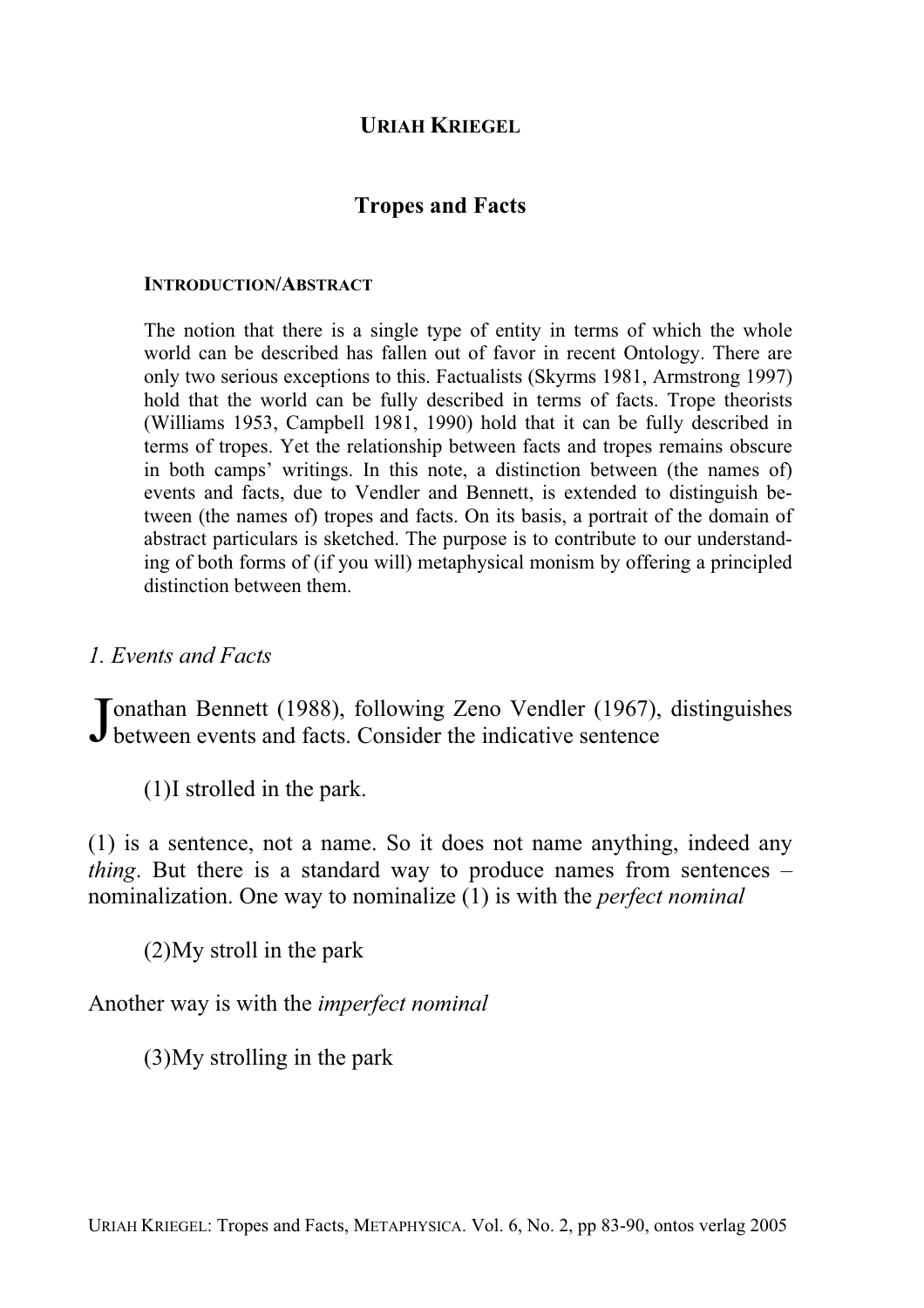(2) is called a 'perfect' nominal, because the nominalization leaves no trace of a verb. In (3), by contrast, there is a trace of a verb, so it is said to be an 'imperfect' nominal.

Both (2) and (3) are not sentences but names. For they can be plugged into the subject position in a subject-predicate sentence, as in

(4) My stroll in the park was noted by the neighbor.

(5) My strolling in the park was noted by the neighbor.

Here 'noted by the neighbor' predicates the name-bearers of 'My stroll in the park' and 'My strolling in the park'. What are these name-bearers? According to Vendler and Bennett, the former names an *event*, whereas the latter names a *fact*.

In general, imperfect nominals are the names of facts.<sup>1</sup> Vendler and Bennett offer several arguments in favor of this thesis.<sup>2</sup> One basic reason to accept this thesis is that (3) can be transformed into the very straightforward nominal

(6) The fact of my strolling in the park

(3) and (6) are surely co-referential. There is no doubt that (6) names a fact. Therefore, (3) names a fact too. In general, imperfect nominals like (3) (which feature gerunds, e.g., 'strolling') are always interchangeable with some imperfect nominal similar to (6) (i.e., a nominal which features the operator 'the fact of').

The same is not the case with perfect nominals. Thus, (2) cannot be transformed into a similar straightforward nominal. For the following construction is ungrammatical:

(7) The fact of my stroll in the park

The only straightforward nominal (2) can be transformed into is

-

<sup>&</sup>lt;sup>1</sup> By "fact" we mean something like the traditional states of affairs. The term "fact" is used here because "state of affairs" is not a very ordinary term, but rather technical and theoretical. To the extent that we want to see how these sorts of entity are named in ordinary discourse, we would do better to use such an ordinary language term as "fact."

<sup>&</sup>lt;sup>2</sup> See, again, Vendler 1967 and Bennett 1988.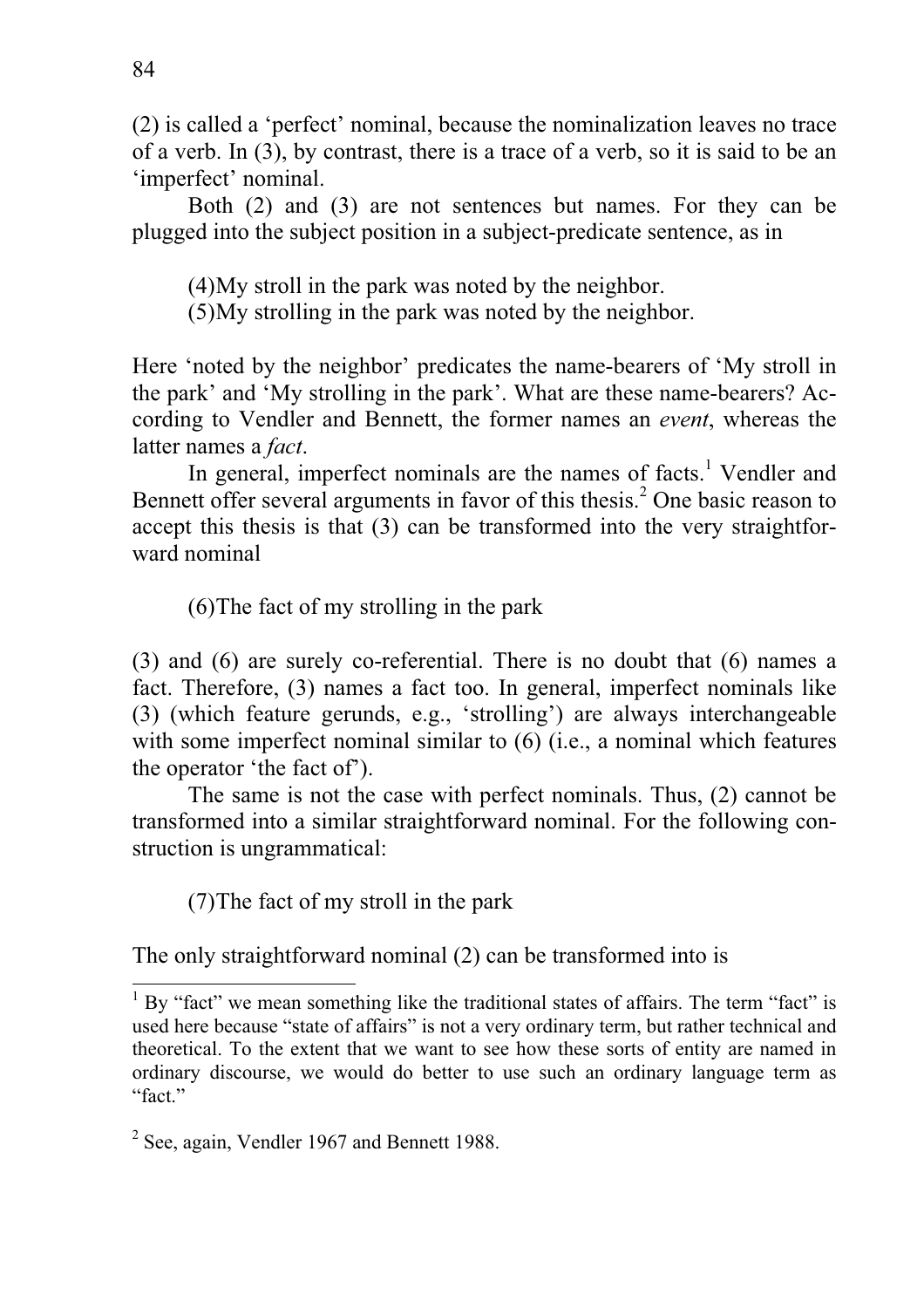(8) The event of my stroll in the park

Again, (2) and (8) are co-referential, and given that (8) surely names an event, (2) names an event as well.

# *2. Tropes and Facts*

Vendler and Bennett start out with indicatives featuring verbs; this is because they are interested in facts mainly in the context of their difference from events. But the same analysis can be applied to indicatives featuring the copula, such as

(9) The park is nice.

(9) has a perfect nominalization in

(10) The park's niceness

And an imperfect nominalization in

(11) The park's being nice

We may say that (10) is a 'perfect' nominal, in that there is no trace of the copula in it, whereas (11) is an 'imperfect' nominal, since there *is* a trace of the copula in it. Both can be used as names in a subject-predicate sentence:

- (12) The park's niceness was noted by the neighbor.
- (13) The park's being nice was noted by the neighbor.

The suggestion I would like to make is that (10) is the name of a trope, whereas  $(11)$  is the name of a fact.<sup>3, 4</sup>

<sup>&</sup>lt;sup>3</sup> We can accept this claim regardless of our take on the more general pretensions of trope theory.

<sup>&</sup>lt;sup>4</sup> Tropes have been first introduced into the modern literature, under that name, by Williams (1953). But by different name, they can be found already in Stout (1923),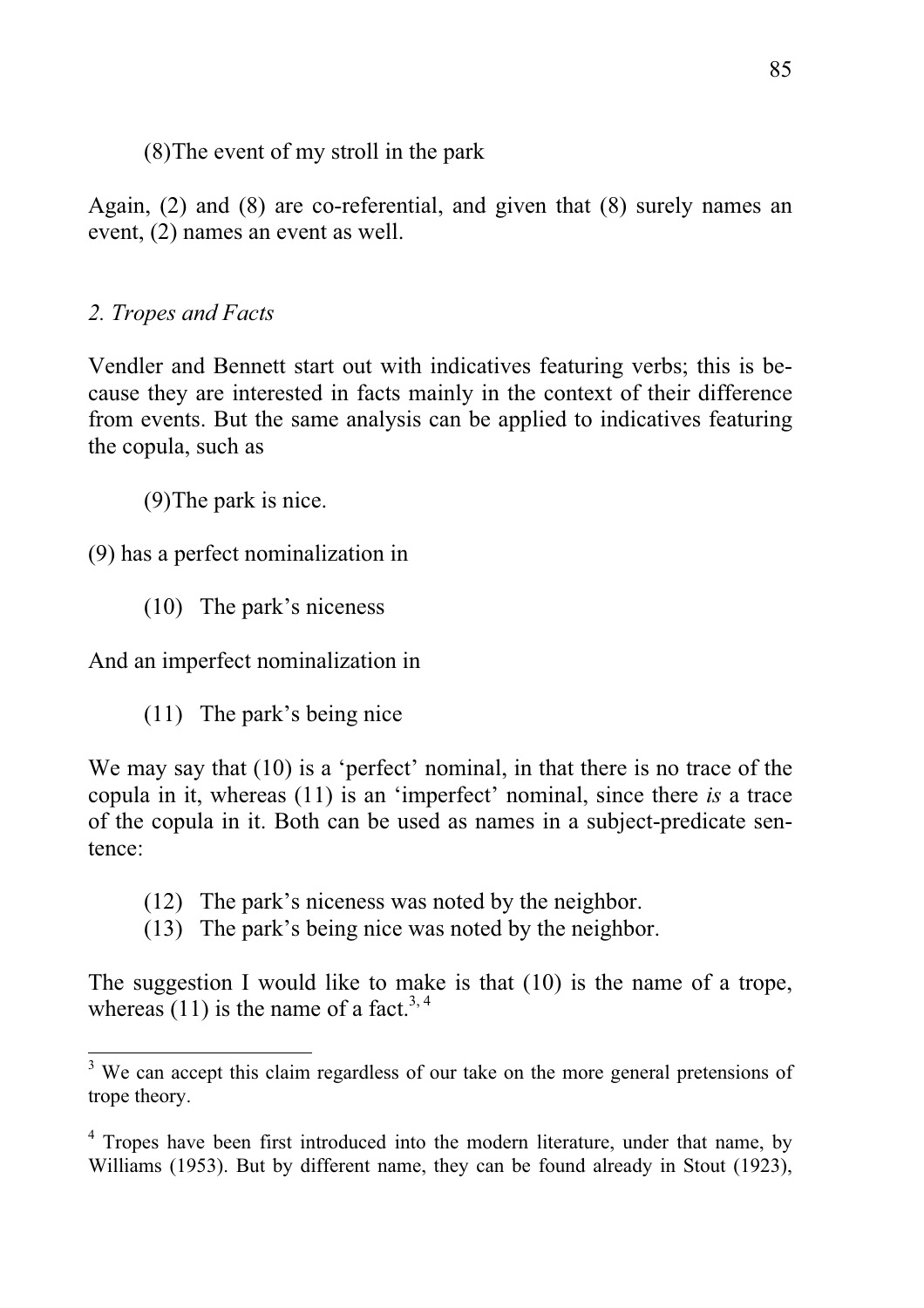We can see this by noting, again, that  $(11)$  can be transformed into the straightforward nominal

(14) The fact of the park's being nice

(14) is not eloquent, but it's English. The following is not, however:

(15) The fact of the park's niceness

This is because the name-bearers of perfect nominals (whose parent sentences are true) are tropes, not facts. Facts are the name-bearers of imperfect nominals (whose parent sentences are true). The argument is the same as in the case of nominals featuring verbs: Since (11) and (14) are coreferential, they name the same thing, and given that (14) names a fact, (11) must name a fact as well.

This distinction between names of tropes and names of facts conforms with our intuitions. If niceness is a universal property, then the park's niceness is a particularized property, that is, a trope. But the park's being nice is not a property at all. (A property of what?) The park's being nice is just a fact. The difference can be brought out by comparing the following pair of sentences:

- (16) The park's niceness was ignored by the neighbor.
- (17) The park's being nice was ignored by the neighbor.

(16) and (17) are very different. In (16), what the neighbor is stated to ignore is *something about the park*, namely, its niceness. That is, what she ignores is a property of the park, albeit a particularized one. By contrast, in (17), what she is stated to ignore is not something about the park, but something altogether different: she ignores something about the way things are – *something about the world*. The park's being nice: the neighbor ignores that this is how things are. That is, she ignores a certain *fact*, a fact about the world.

-

and some would claim that Aristotle's "individual accidents" are in effect tropes. Trope theory, which makes many ontological claims on behalf of tropes, has been developed mainly by Campbell (1981, 1990), with inspiration from Williams' original piece.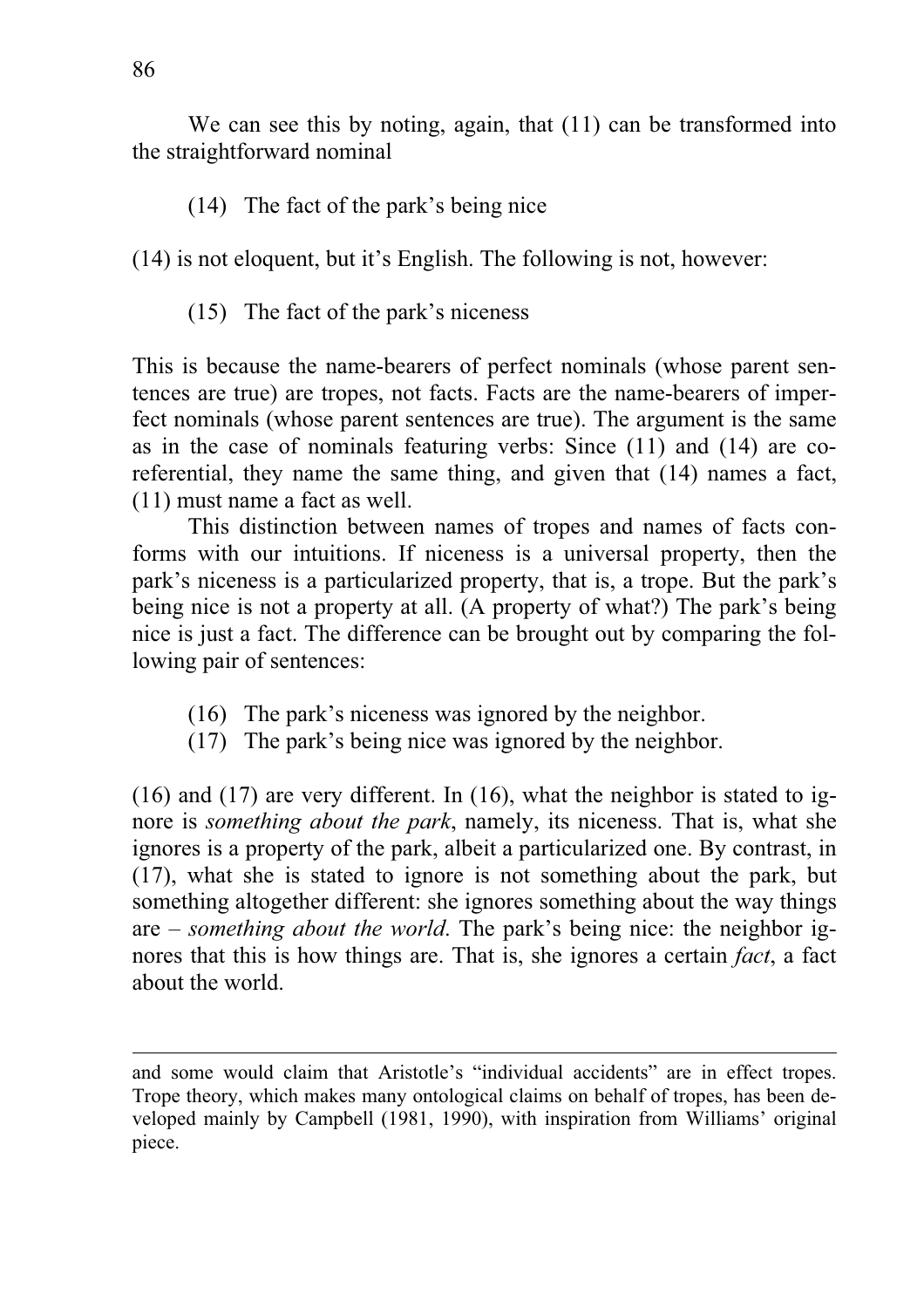#### *3. The World of Abstract Particulars*

We have considered four kinds of nominal: (i) perfect nominals whose parent sentences feature the copula (e.g., "the park's niceness"), (ii) perfect nominals whose parent sentences feature a verb (e.g., "the stroll in the park"), (iii) imperfect nominals whose parent sentences feature the copula (e.g., "the park's being nice"), and (iv) imperfect nominals whose parent sentences feature a verb (e.g., "the strolling in the park"). The suggestion I have made is that (i) name tropes, (ii) name events, and (iii) and (iv) name facts.

 One may hold that these four kinds of nominal refer to four different kinds of *abstract particulars*. Although this is problematic, let us for the purposes of present discussion say that a thing of kind K is abstract just in case there can be more than one K in the same place at the same time, and that a thing of kind K is particular just in case it cannot be in more than one place at the same time.<sup>5</sup> The trope of the park's niceness is in the same place at the same time as the park's vastness, but it cannot be in any other place at the same time. So the park's niceness is both abstract and particular. All tropes are.

 By this rough test for abstract particularity, tropes are not the only abstract particulars. Facts are too. There can be more than one fact occurring in the same place at the same time, but the same fact cannot occur in more than one place at a time.<sup>6</sup> Thus, the fact of the park's being nice oc-

<sup>&</sup>lt;sup>5</sup> This characterization is not unproblematic. For starters, it does not allow us to say that numbers are abstract, since numbers have *no* spatial location. There are three ways to deal with this problem: (i) redefine abstractness as being either a-spatial or at the same place at the same time as other entities of the same kind; (ii) deny the existence of numbers (see Field 1980); (iii) claim that numbers do have spatial location, as some structural realists may do (see Maddy 1980). A second problem for the characterization is that it makes coincident objects – such as the statue and the clay – come out abstract, since they share the same spatial location at the same time. This is a difficulty indeed, and the only way I can see of dealing with it is to deny that the statue and the clay are two different things (as in Yablo 1987). A third problem is that it is not obvious how to individuate location, in a way that tells us definitely when  $L_1$  and  $L_2$  are one and the same location and when two distinct location. For all these reasons, we may do well to use the characterization in the text not as a definition of abstract particularity, but as a rough test (or indication) for abstract particularity.

<sup>6</sup> There might be a problem here with characterizing *disjunctive facts* as abstract and *conjunctive facts* as particular. A fact such as the park's being nice or the zoo's being impressive is neither where the park is nor where the zoo is, and therefore cannot be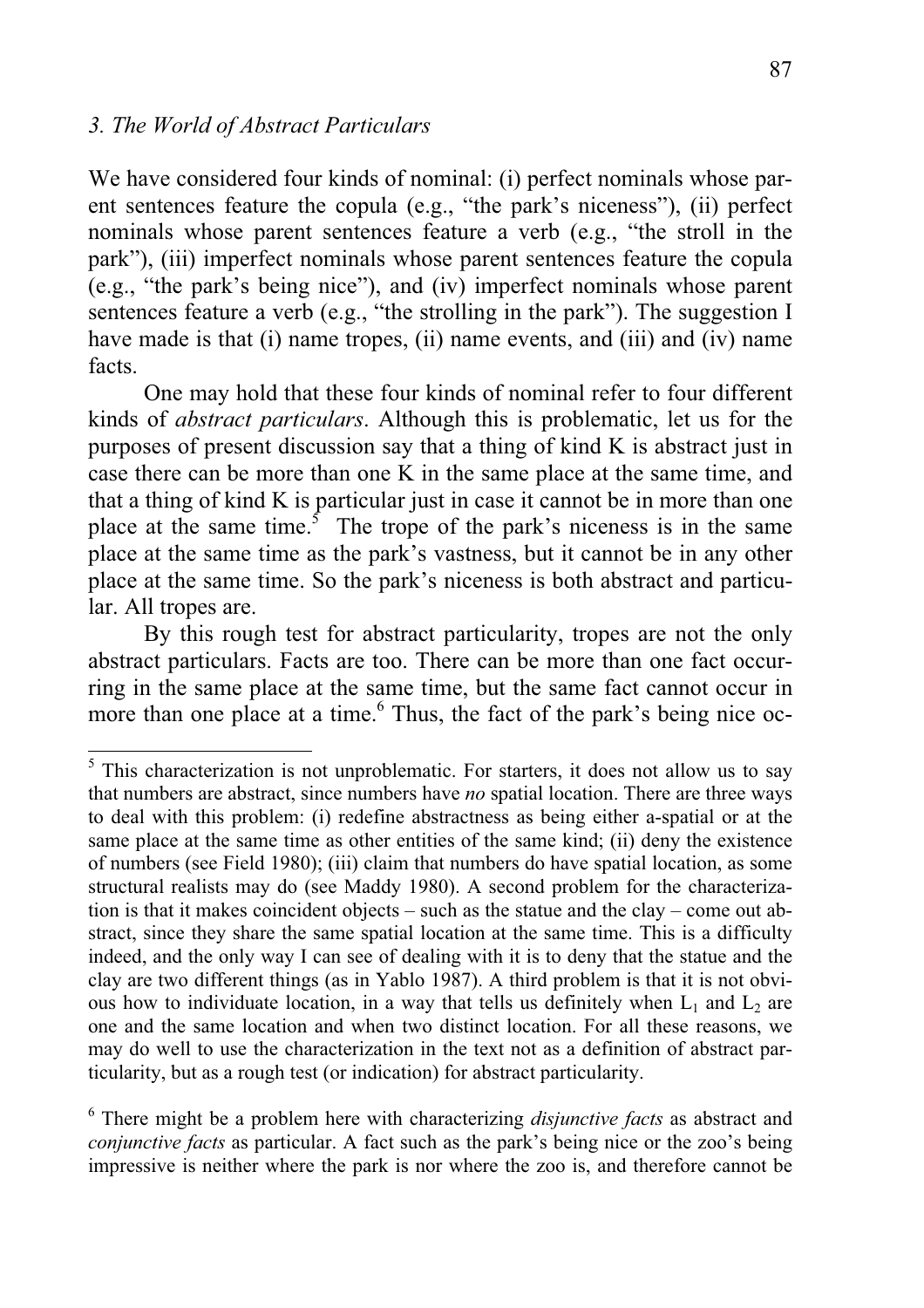curs at the same time in the same place as the fact of the park's being vast; and it occurs only where the park is and could not occur anywhere else at the same time. So there are (at least) two kinds of abstract particulars: tropes and facts.<sup>7</sup>

Several philosophers have argued, quite plausibly, that events are tropes.<sup>8</sup> If we treat events as a subgroup of tropes, it appears that perfect nominals are generally the names of tropes – either event tropes or nonevent tropes – whereas imperfect nominals name facts.

Within the group of tropes, then, we have events (e.g., the stroll in the park) and non-event tropes (e.g., the park's niceness). Let us call the former *dynamic tropes* and the latter *static tropes*. We may draw a parallel distinction between *dynamic facts* and *static facts*. A dynamic fact (e.g., the strolling in the park) is named by an imperfect nominal whose parent sentence features a verb, whereas a static fact (e.g., the park's being nice) is named by an imperfect nominal whose parent sentence features the copula.

The emerging picture is of a structured domain of abstract particulars. Abstract particulars divide into two groups – tropes and facts – that subdivide into two subgroups, dynamic and static tropes and dynamic and

co-located with any other fact. And a fact such as the park's being nice and the zoo's being impressive is both where the park is and where the zoo is, and is therefore in two different places at the same time. One response could be to reject the existence of disjunctive and conjunctive facts. A better response, though, would be to embrace such facts, but claim that they can be analyzed, in turn, in terms of atomic facts, or at least facts that are neither conjunctive nor disjunctive. A third option is to take this second line with respect to conjunctive facts and the first one with respect to disjunctive facts – in the same way some philosophers accept conjunctive properties but not disjunctive ones (e.g., Armstrong 1978).

 $<sup>7</sup>$  This is something that escaped much of the discussion of these sorts of entities. Many</sup> philosophers use "trope" and "abstract particular" interchangeably. But tropes are not abstract particulars *by definition*, even if they are *by necessity*. What tropes are *by definition* is particularized properties. Particularized properties happen to be abstract particulars, but it turns out that so do facts. If one defines tropes as abstract particulars – which I chose not to do – then of course tropes are the only abstract particulars; but there is still a distinction between particularized properties and facts, as two kinds of tropes.

<sup>8</sup> For the most comprehensive formulation and defense of this view, see Lombard 1986.

 $\overline{a}$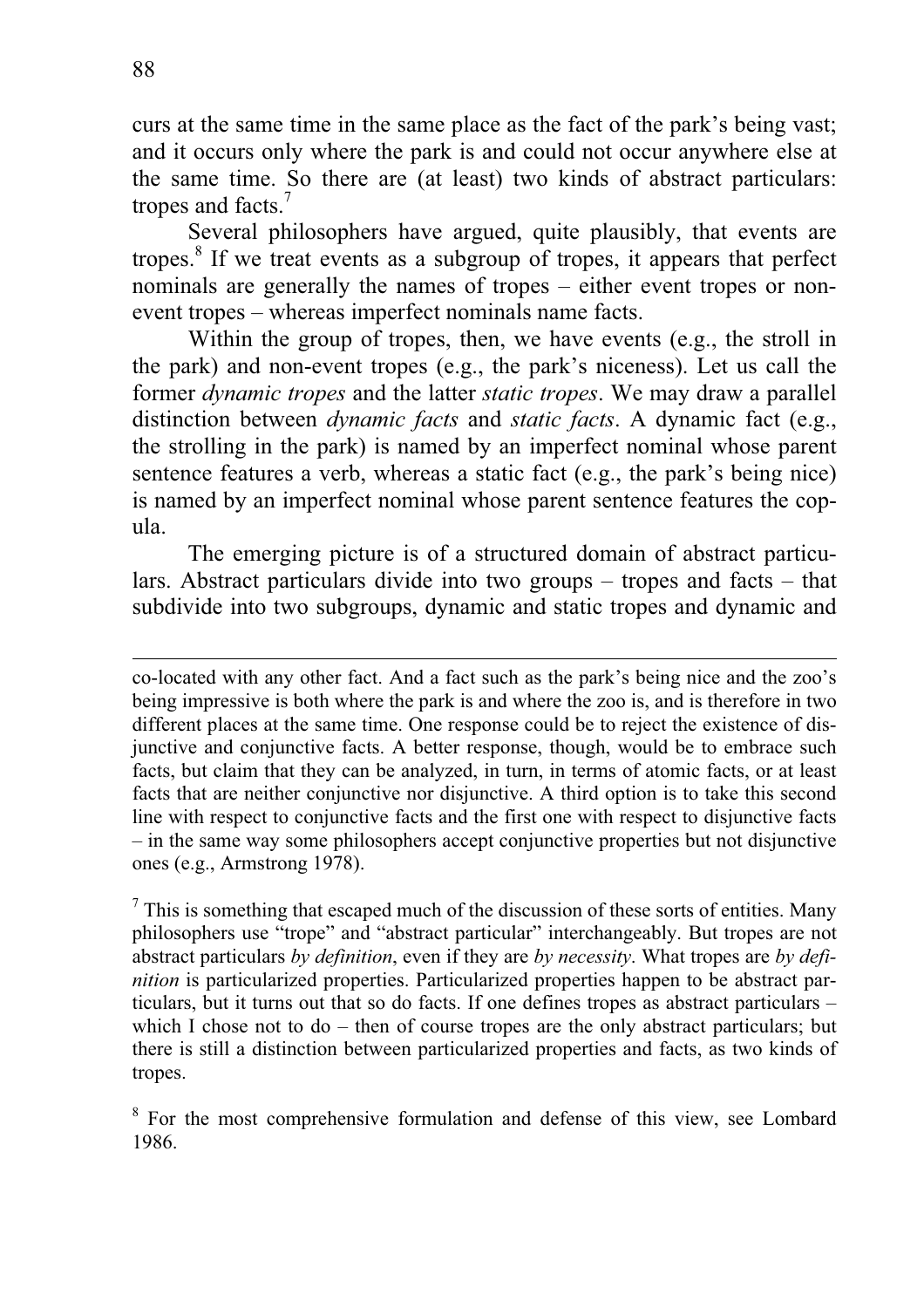static facts. Each of the subgroups has its own proprietary nominal referring to it. This structured domain can thus be represented as follows:

| Linguistic<br>expressions | <b>Perfect Nominal</b>          | <b>Imperfect Nominal</b> |
|---------------------------|---------------------------------|--------------------------|
| Copula                    | <b>Static Trope</b>             | <b>Static Fact</b>       |
| Verb                      | <b>Dynamic Trope</b><br>(Event) | <b>Dynamic Fact</b>      |

The result is a cohesive account of the world of entities that are neither concrete particulars nor universals (abstract or concrete).

## *Conclusion*

Both tropes and facts have been offered by  $20<sup>th</sup>$  century philosophers, mainly Australian, as the fundamental entities of the world: Williams (1953) and Campbell (1981, 1990) for tropes, for instance, and Skyrms (1981) and Armstrong (1997) for facts. Yet a clear distinction between these two kinds of entity is hard to come by. It would be somewhat *recherché* to claim that the distinction I have offered between the canonical ways of referring to facts and tropes might be useful in deciding which (if any) would be fit to serve as the bedrock of reality. My hope is not that the framework I have sketched *settles* such issues, but rather that it *illuminates* them $<sup>9</sup>$ </sup>

<sup>&</sup>lt;sup>9</sup> For comments on an earlier version of this paper, I would like to thank David Chalmers, Anthony Newman, Bernard Nickel, and Carolina Sartorio.